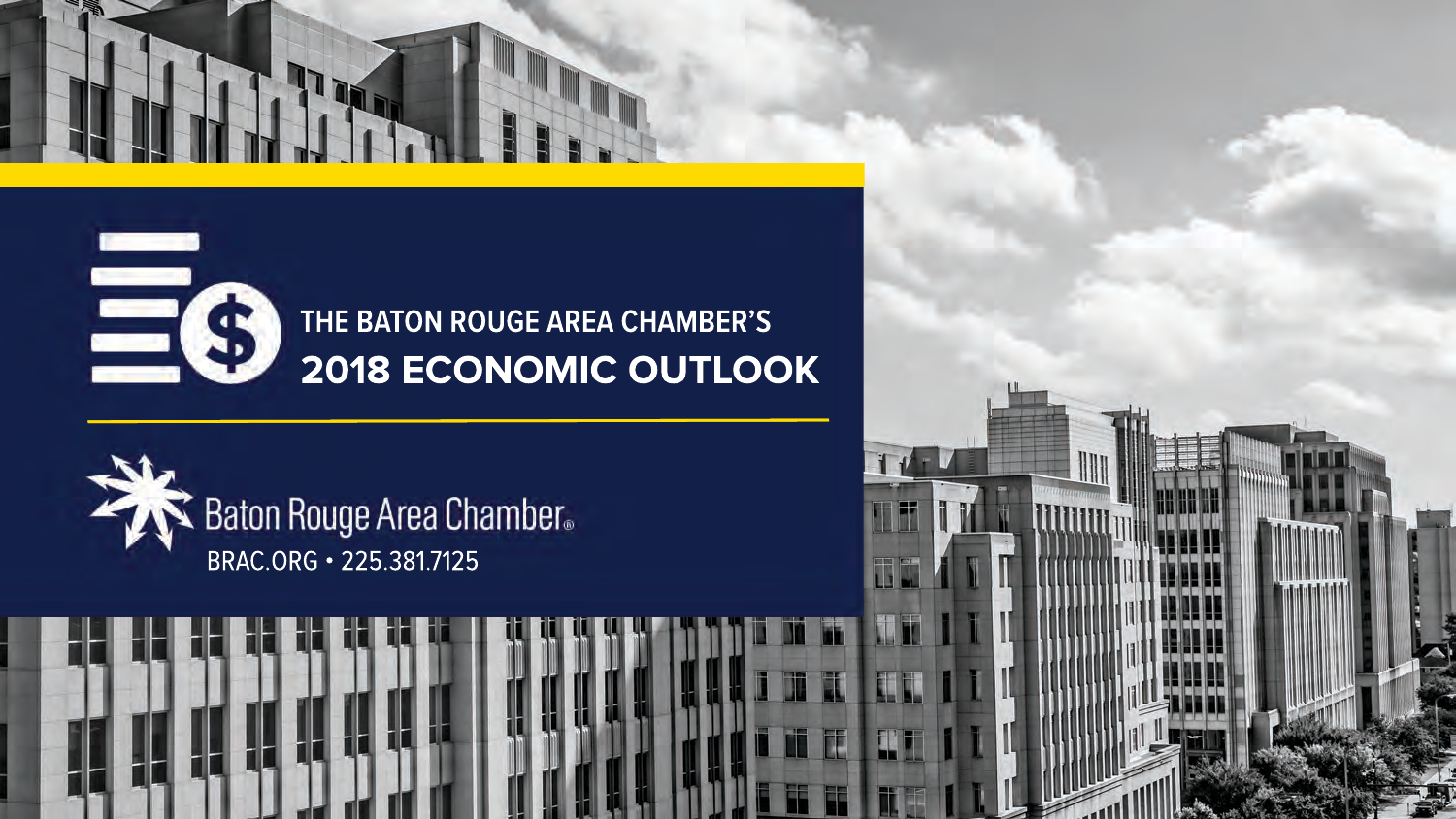# Projected Job Growth

Baton Rouge is projected to increase employment by 1.1% in 2018, which translates into approximately 4,500 new jobs Percentage change in nonfarm jobs\*



Source: BLS; Loren Scott's Louisiana Economic Outlook; U.S. Regional; Economic Modeling Systems Incorporated; BRAC analysis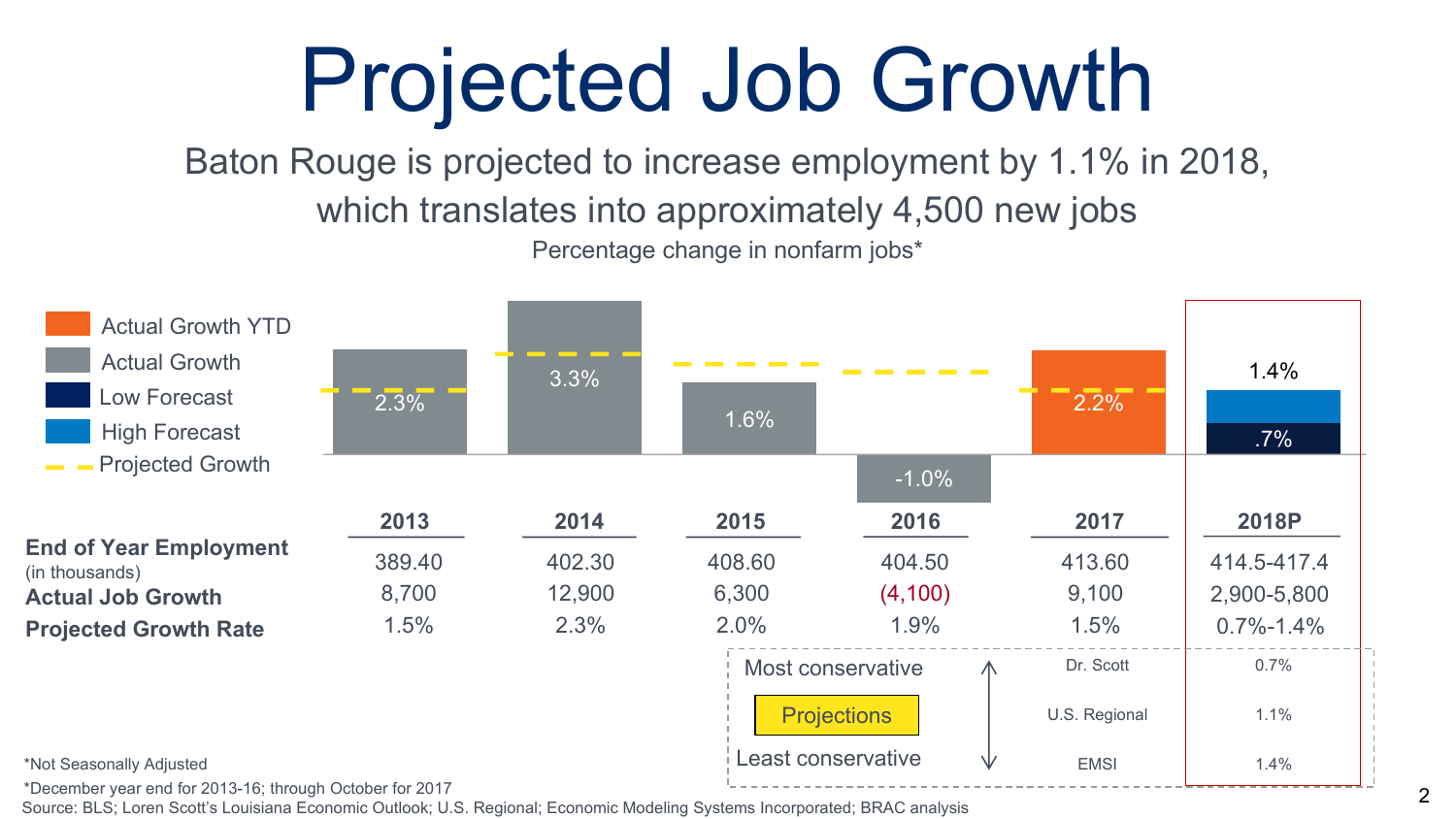### Continued Job Growth

Regional employment **growth continues** despite a downturn caused by the 2016 flood

Nonfarm employment, not seasonally adjusted

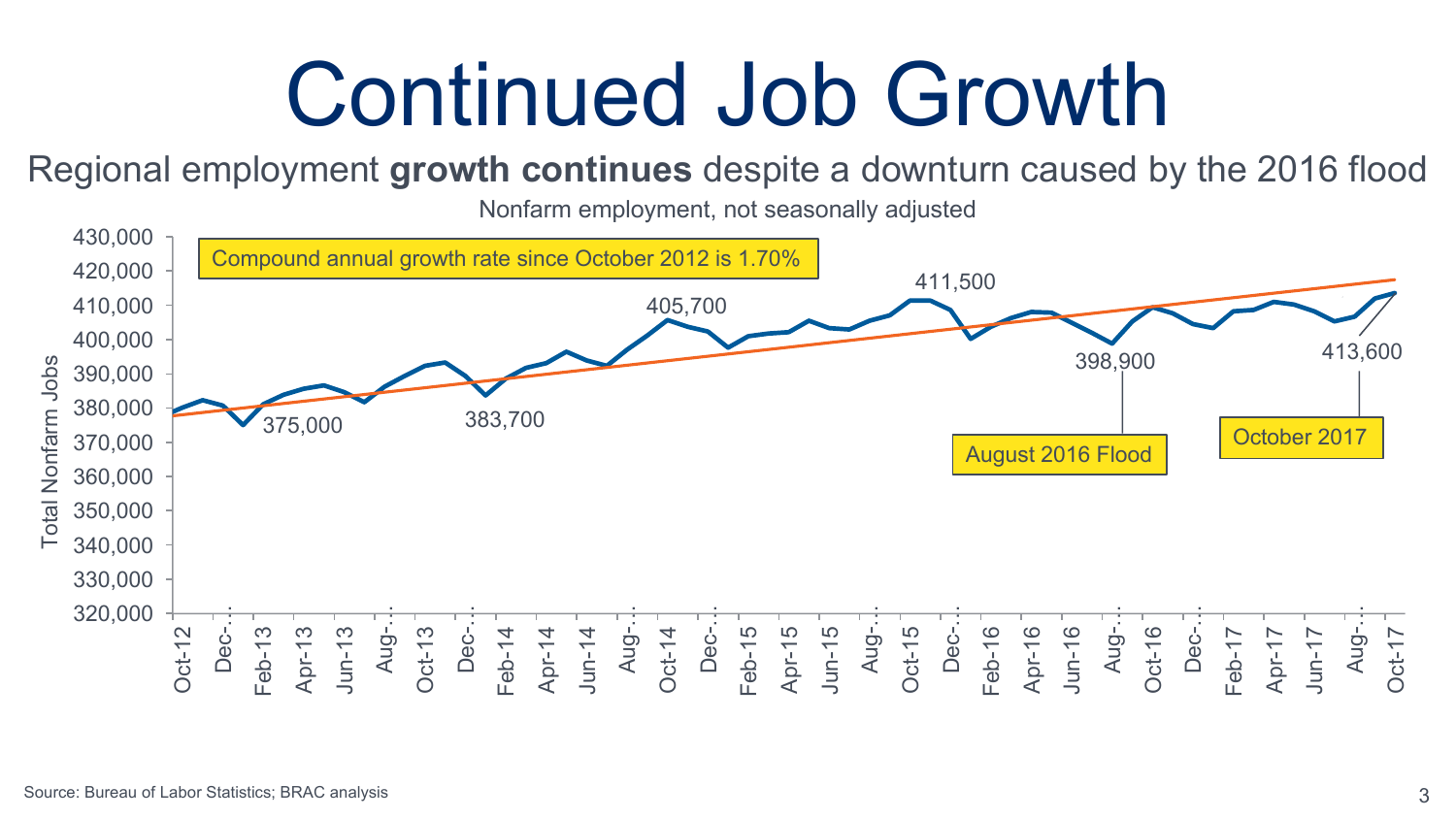# Job Growth Comparison

#### Regional employment growth **outperformed** that of the United States so far in 2017

Nonfarm employment, not seasonally adjusted (percent change, measured October to October)



\*Peer cities include average of: Austin, Birmingham, Columbia, Louisville, Oklahoma City, Mobile, Nashville, and Raleigh Source: Bureau of Labor Statistics; BRAC analysis 4 and 2008 and 2008 and 2008 and 2008 and 2008 and 2008 and 2008 and 2008 and 2008 and 2008 and 2008 and 2008 and 2008 and 2008 and 2008 and 2008 and 2008 and 2008 and 2008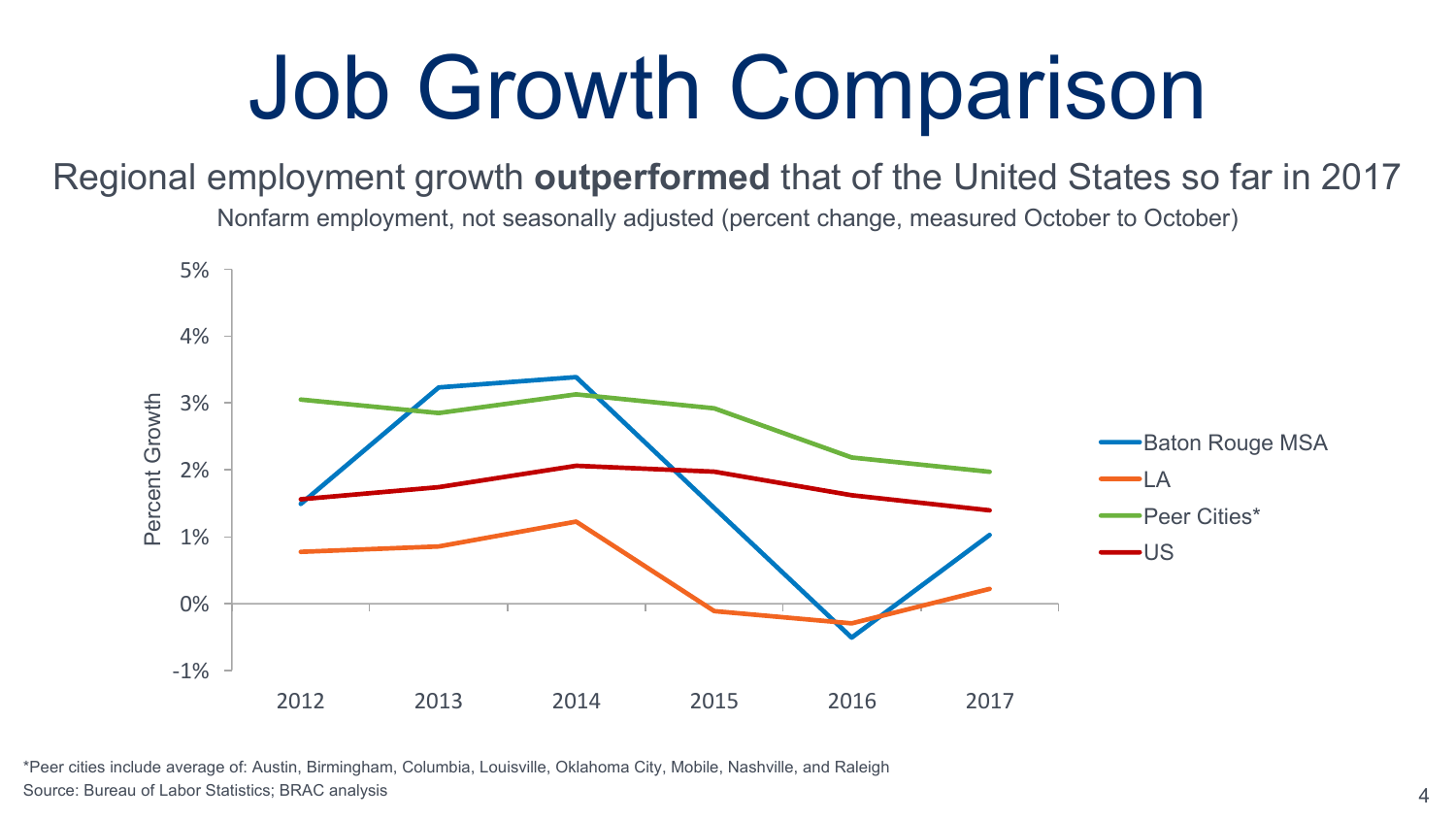# Regional Unemployment

The Capital Region unemployment is **lower** than it is at the state and national level



\*Peer cities include: Austin, Birmingham, Columbia, Louisville, Oklahoma City, Mobile, Nashville, and Raleigh Source: Bureau of Labor Statistics; BRAC analysis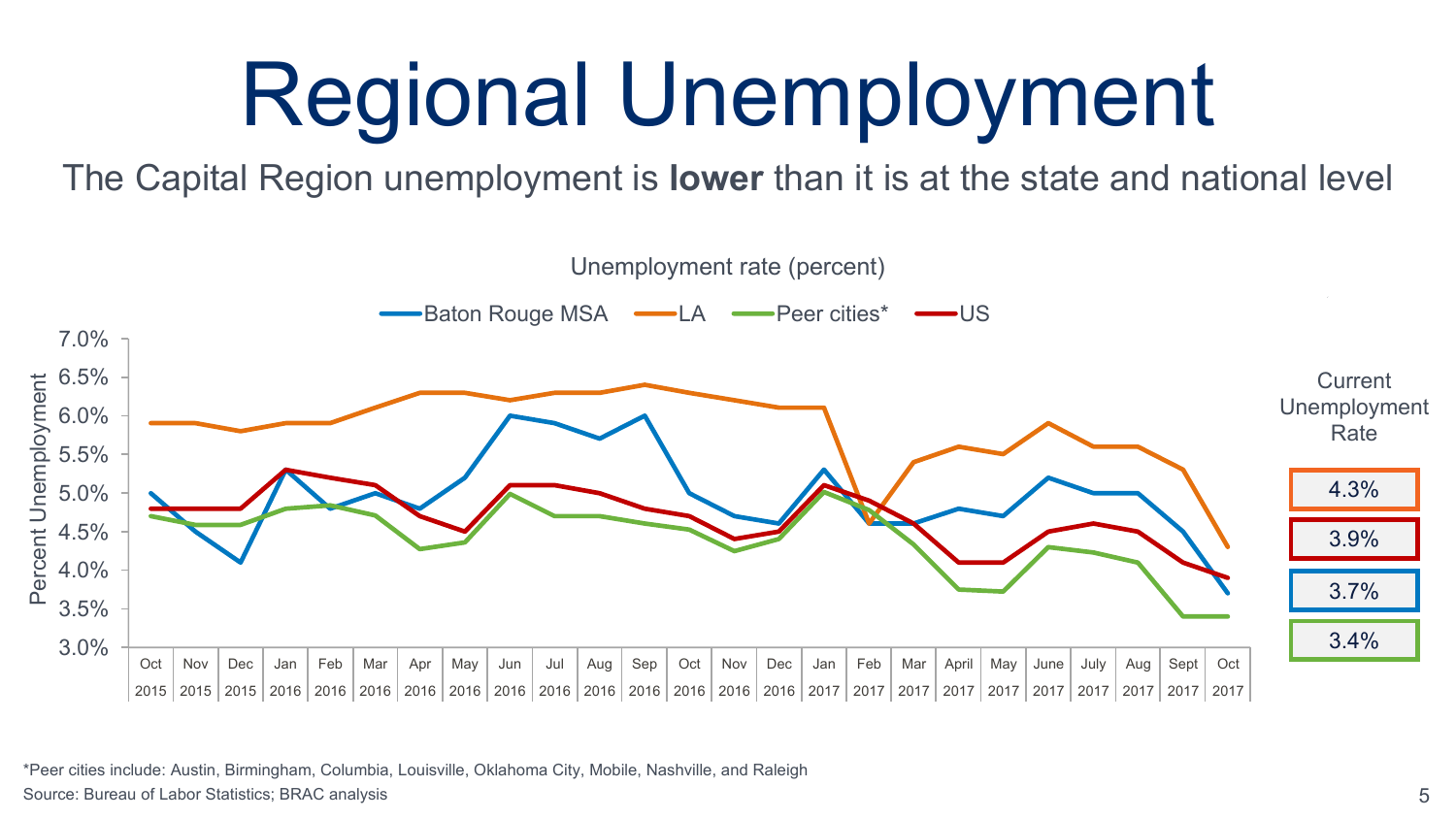### Income Growth

Baton Rouge MSA household incomes **fell** for the first time since 2009 Median Household Income 2006-2016

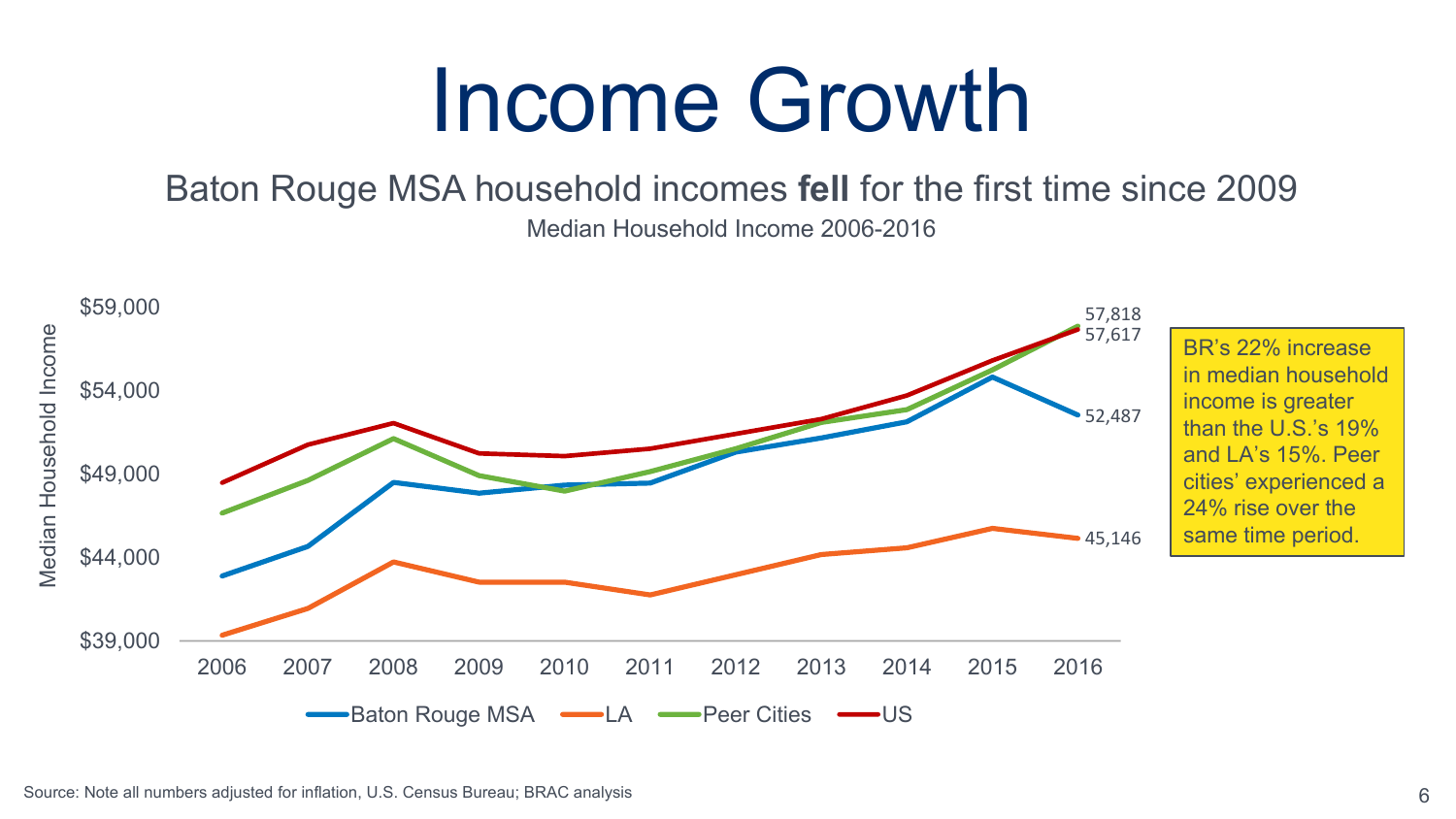# Regional Economy

### 55% of the local industry sectors **experienced employment growth** over the last year,

led by the Education & Health Services and Leisure & Hospitality sectors

Over the Year Job Distribution and Growth



### **Job Distribution**

### **Job Growth by Industry**

| <b>Education &amp; Health Services</b> | $5.2\%$ |
|----------------------------------------|---------|
| Leisure & Hospitality                  | 4.1%    |
| <b>Other Services</b>                  | 1.8%    |
| <b>Financial Services</b>              | 1.6%    |
| Construction                           | 1.5%    |
| Manufacturing                          | $0.7\%$ |

\*Measured October 2016 to October 2017 Source: Bureau of Labor Statistics; BRAC analysis;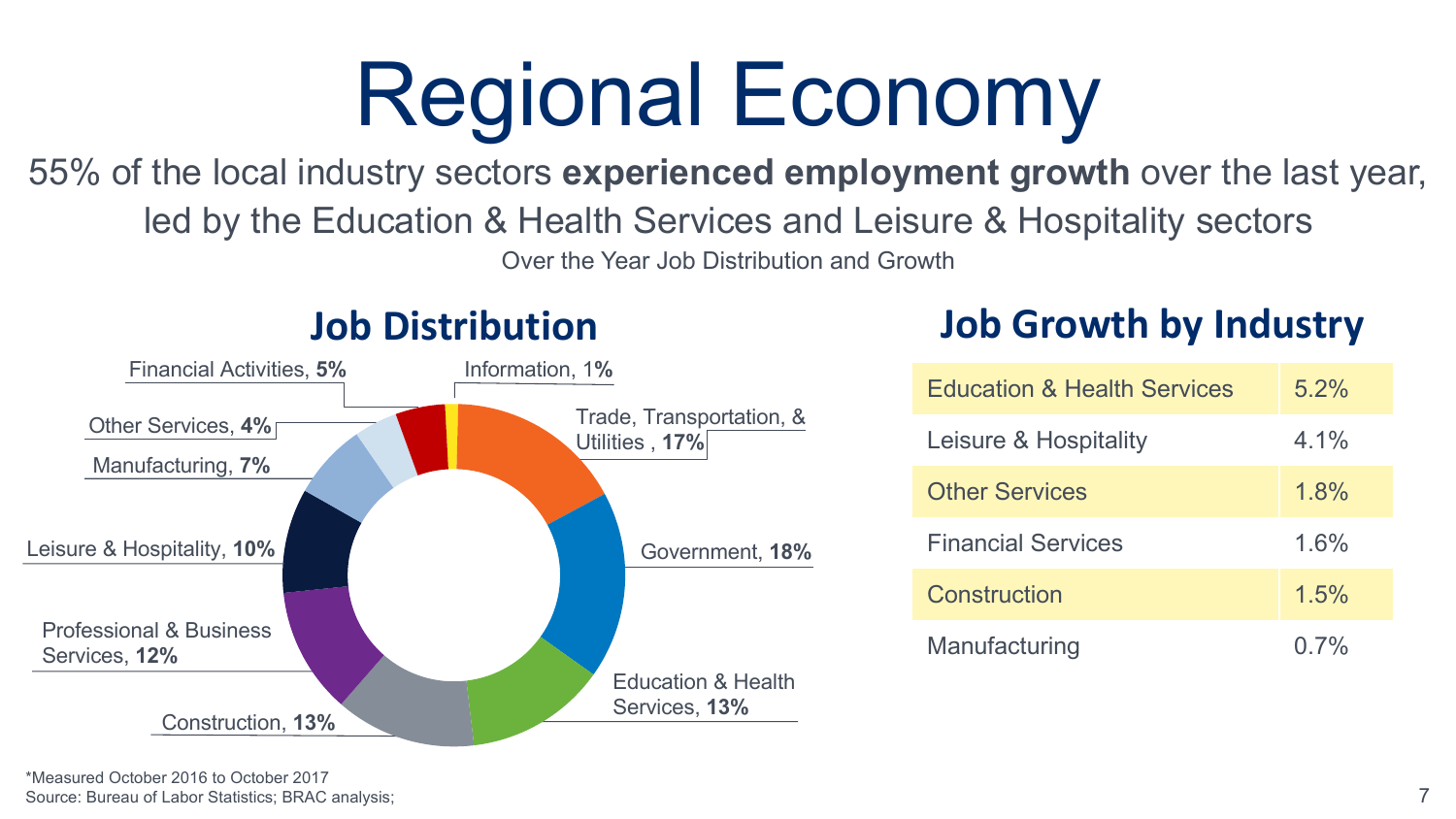### Real Estate Market

The Baton Rouge Area's real estate market showed **growth**

in sales and home prices over the past year

Baton Rouge Area cumulative home sales (units sold)



YTD 2017 closed sales are 9,475, up from YTD 2016's 8,881

The October 2017 average home sale price of \$228,658 is 8.8 percent higher than the October 2016 average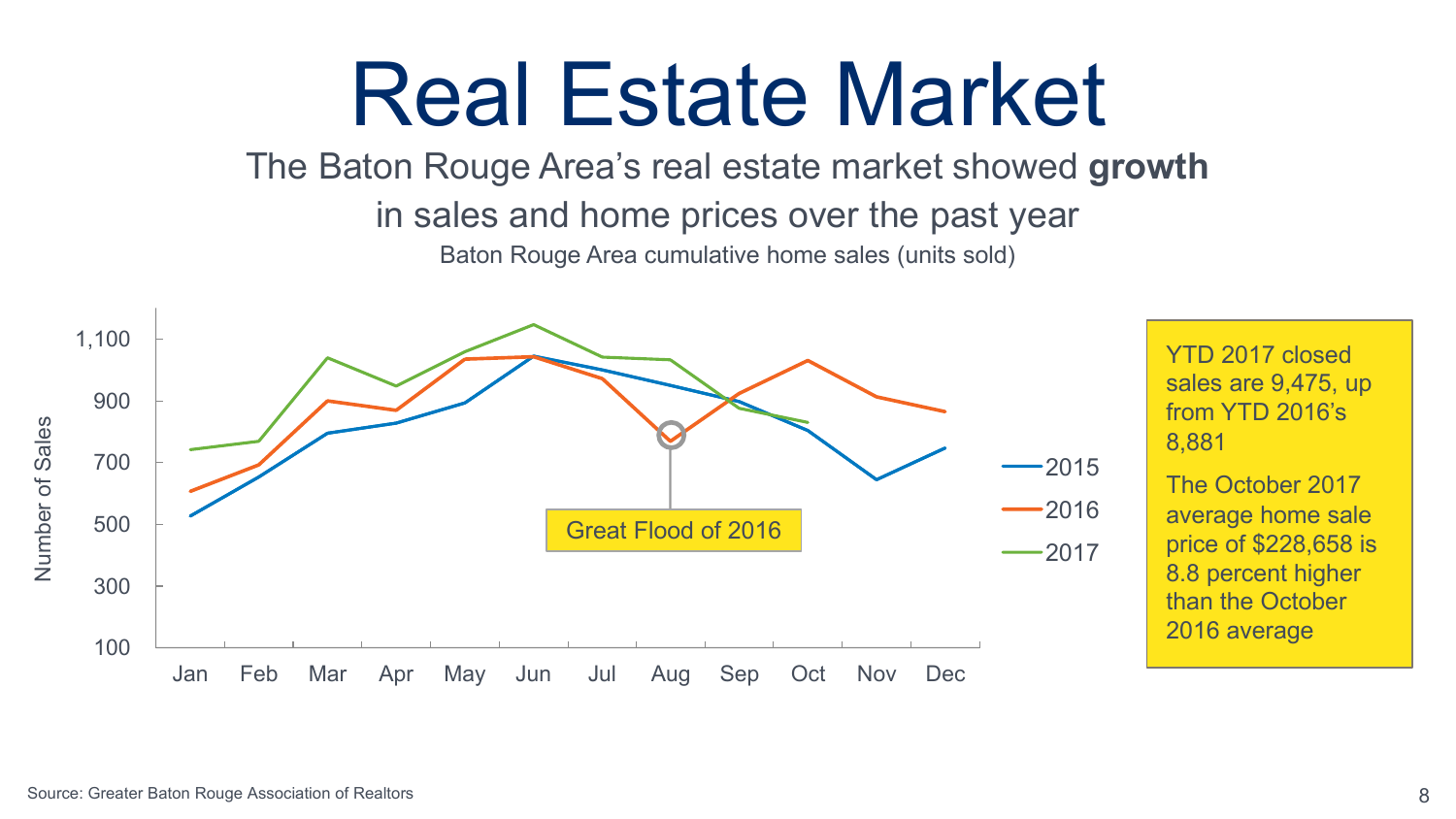### Current Office Market

The Baton Rouge Area's office occupancy rates are in line with those of our peer metros

### **Occupancy Rates by Class**

90% 78% 89% 82% 60% 80% 100% Class A Class B **2016** 2017

\*Average Downtown and Suburban class A office occupancy rates Source: Colliers International Q3 2017 U.S. Office Market Outlook Report; BRAC interviews

| <b>City</b>        | <b>Occupancy</b><br>Rate* |
|--------------------|---------------------------|
| <b>Birmingham</b>  | 84.0%                     |
| South              | 85.6%                     |
| Columbia           | 87.0%                     |
| U.S. Average       | 87.7%                     |
| <b>Baton Rouge</b> | 89.0%                     |
| <b>Nashville</b>   | 90.1%                     |
| <b>Little Rock</b> | 91.6%                     |
| Raleigh-Durham     | 92.6%                     |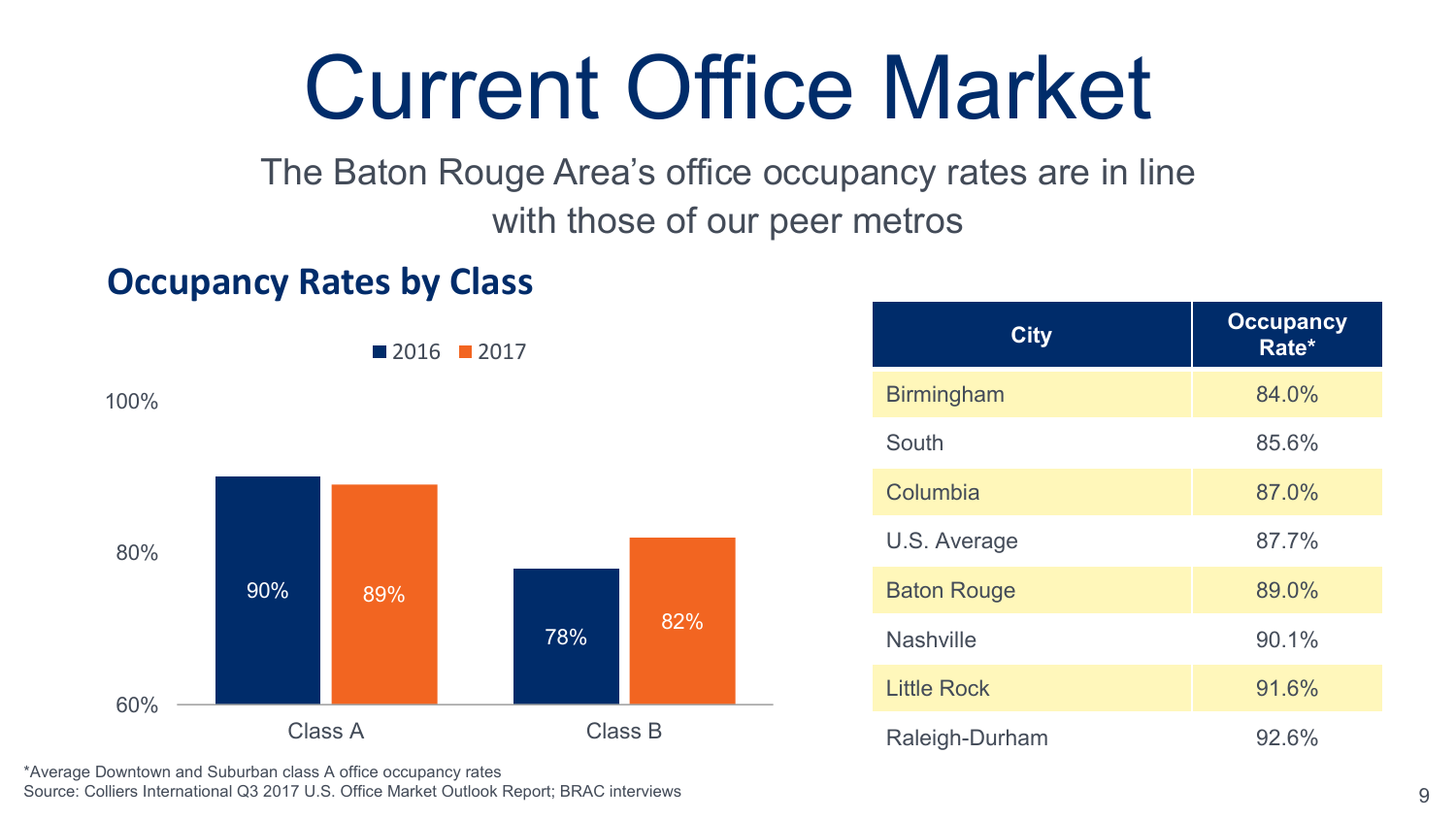### Business Growth Rate

The Capital Region experienced a **growth** of 32% in its number of businesses from 2011-2016

|                                | 2011    | 2016    | <b>Change</b> | % Change |
|--------------------------------|---------|---------|---------------|----------|
| Number of<br><b>Businesses</b> | 45,892  | 60,738  | 14,846        | 32%      |
| All Jobs                       | 435,058 | 555,283 | 120,255       | 28%      |
| Self Employed (1)              | 5,226   | 6,501   | 1,275         | 24%      |
| Stage 1 (2-9)                  | 122,540 | 169,731 | 47,191        | 39%      |
| Stage 2 (10-99)                | 187,676 | 237,807 | 50,131        | 27%      |
| Stage 3 (100-499)              | 72,758  | 94,676  | 21,918        | 30%      |
| Stage 4 (500+)                 | 46,858  | 46,578  | (280)         | (1%)     |



\*Total number of jobs in region, not total number of employed persons Source: youreconomy.org, BRAC analysis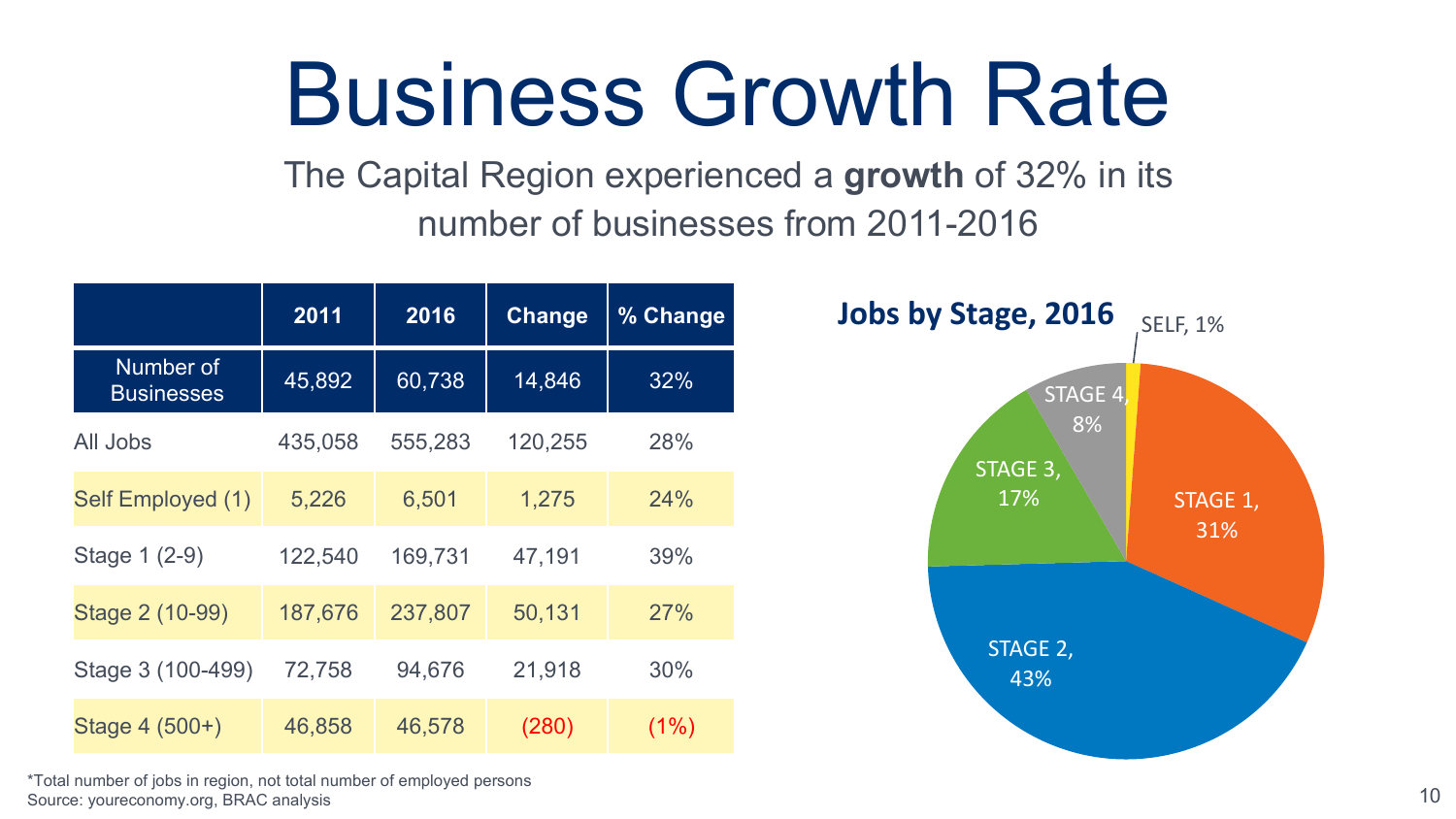# Diversity in Business Ownership

The Baton Rouge Area has a **higher percentage** of businesses that are female/minority owned than peer cities

Percentage of female and minority owned businesses as a percentage of total firms\*



Between 2007 and 2012, the percentage of minorityowned businesses as a percentage of total businesses in the region increased by 9.5%

However, during that same period, the percentage of female-owned businesses fell by 1%

#### \*Includes businesses that are equally female/male-owned and minority/nonminority-owned and only firms classifiable by gender, ethnicity, race, and veteran status Source: Bureau of Labor Statistics, 2012 Survey of Business Owners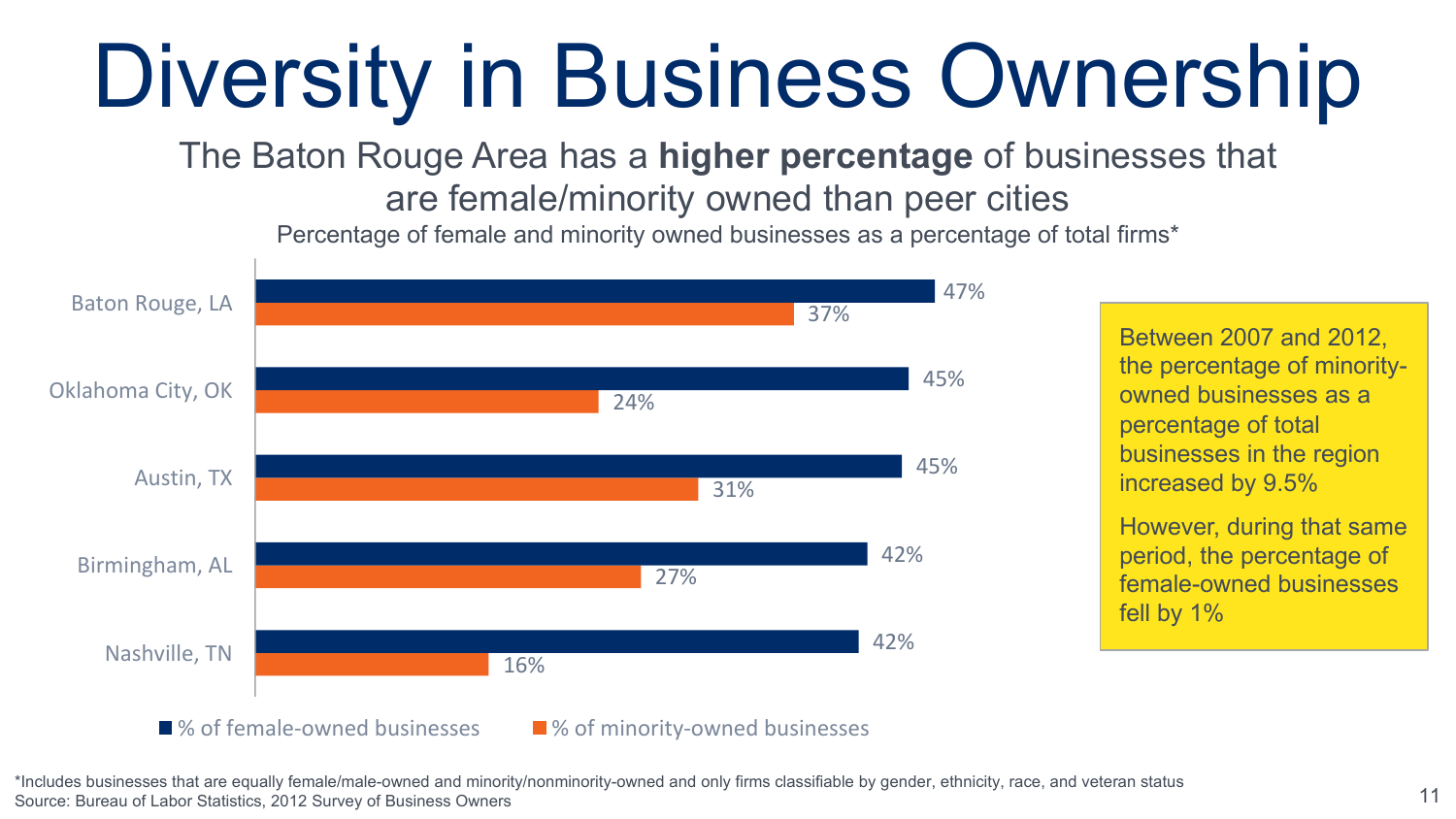# 2016 GRP Per Capita

### The Baton Rouge Area's gross regional product per capita **outperforms** most of our peer cities

![](_page_11_Figure_2.jpeg)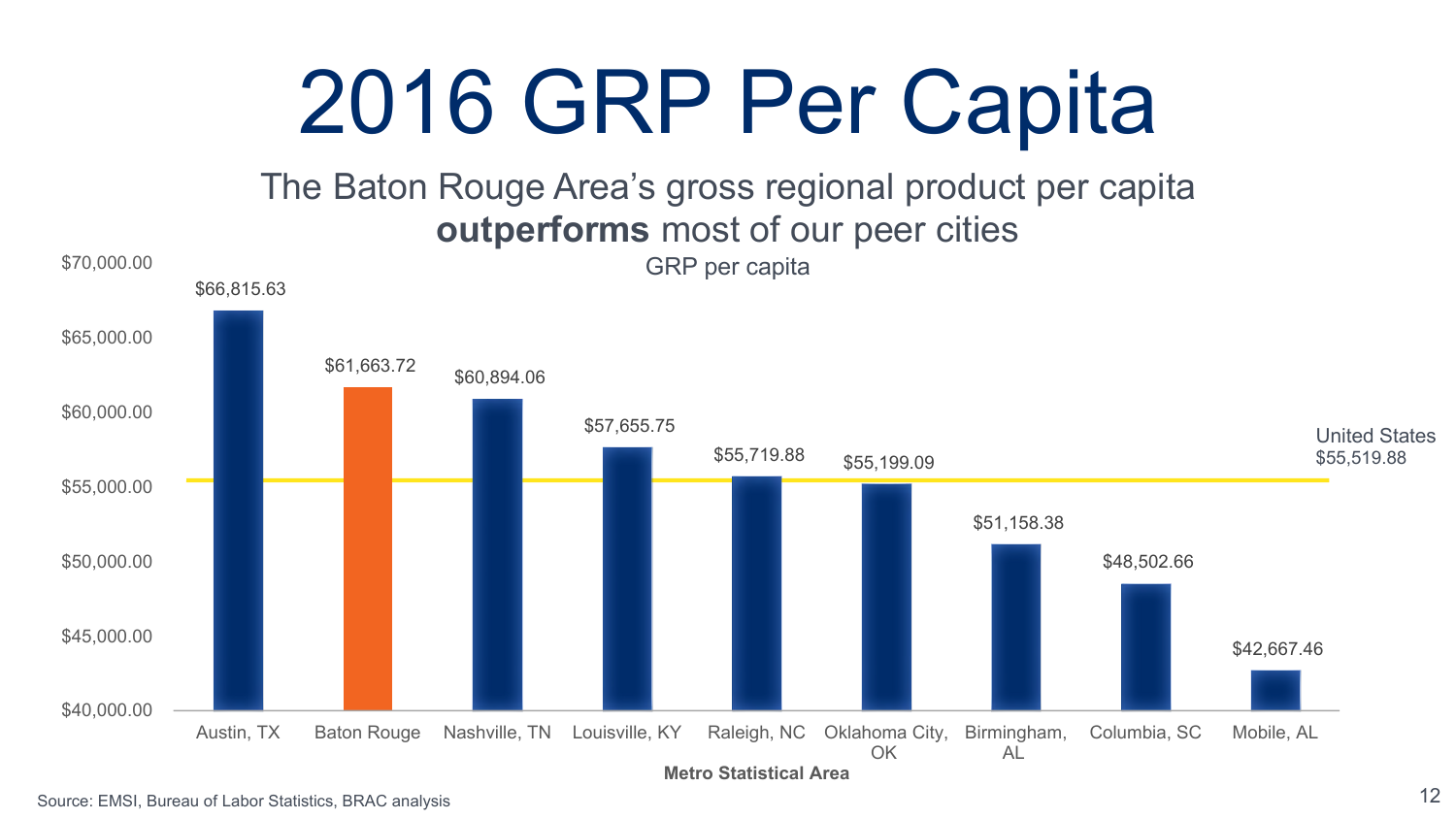### 2018 Forecasts

Percentage of respondents in a survey of regional business leaders\*

![](_page_12_Figure_2.jpeg)

![](_page_12_Figure_3.jpeg)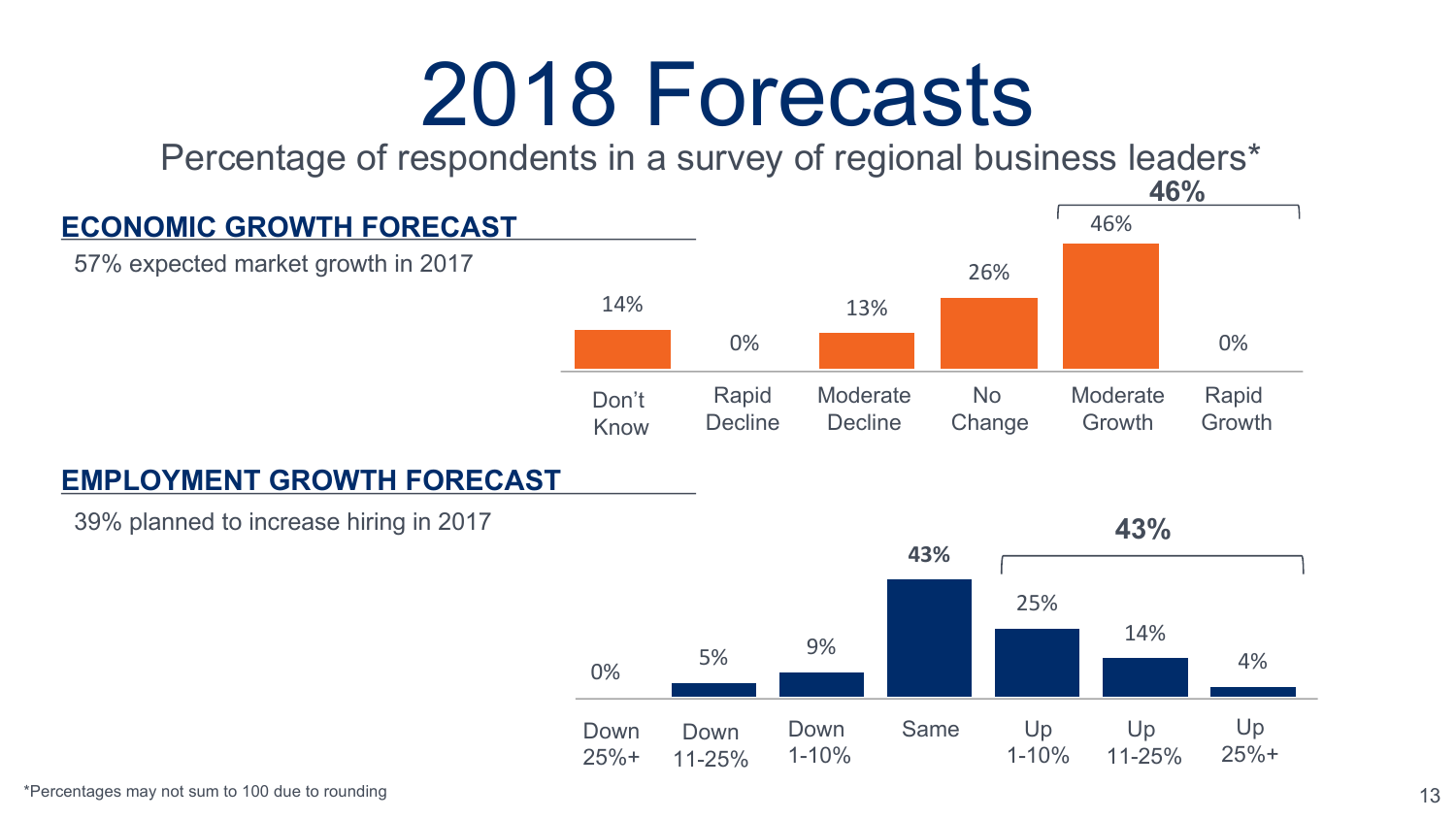### 2018 Forecasts

Percentage of respondents in a survey of regional business leaders\*

![](_page_13_Figure_2.jpeg)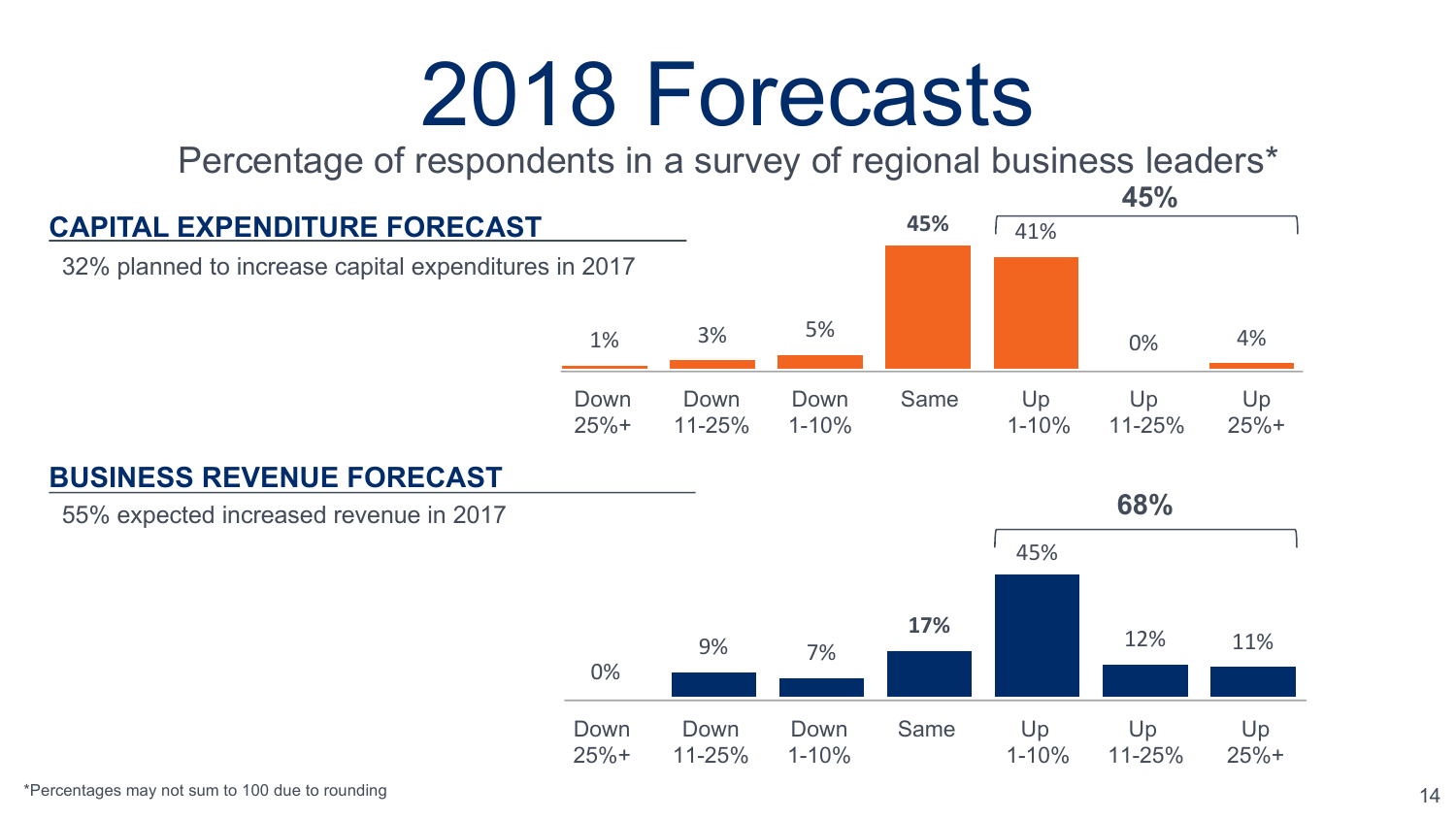# Obstacles for Businesses

Traffic, workforce, education, and the crime rate are

the top **obstacles** for businesses in the Capital Region

Percentage of respondents in a survey of regional business leaders\*

#### **Top obstacles**

![](_page_14_Figure_5.jpeg)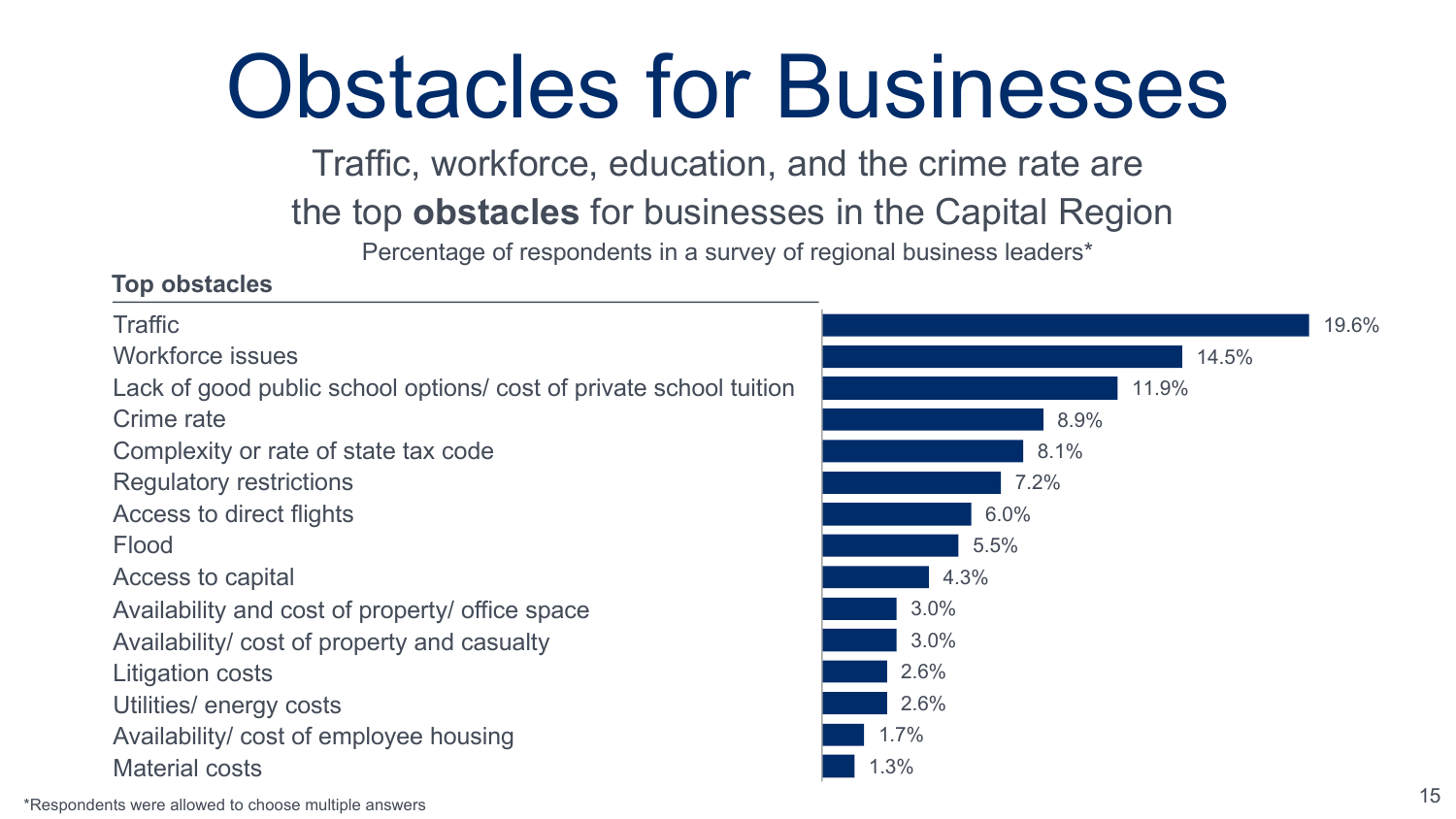# Workforce Perceptions

Lack of "soft skills" remains the **top concern** of area business leaders

Ranking by respondents in a survey of regional business leaders\*

| <b>Ranking</b> |  | <b>2018 Available Workforce Obstacles</b>                                      | <b>2017 Available Workforce Obstacles</b>                                      |
|----------------|--|--------------------------------------------------------------------------------|--------------------------------------------------------------------------------|
| 1              |  | <b>Candidates Lacking "Soft" Skills</b>                                        | <b>Candidates Lacking "Soft" Skills</b>                                        |
| $\mathbf{c}$   |  | Lack Of Requisite Education/Experience                                         | <b>Unrealistic Salary Expectations</b>                                         |
| 3              |  | Losing Talented Employees To Other Markets                                     | Losing Talented Employees To Other Markets                                     |
|                |  | <b>Unrealistic Salary Expectations</b>                                         | Lack Of Requisite Education/Experience                                         |
| 5              |  | <b>Challenges With Out-of-state Recruitment</b>                                | Finding Employees Who Can Pass Drug<br>Screening Tests and/or Remain Drug Free |
| 6              |  | <b>Retiring Workforce</b>                                                      | <b>Challenges With Out-of-state Recruitment</b>                                |
|                |  | <b>Finding Experienced Managers</b>                                            | <b>High Turnover</b>                                                           |
| 8              |  | Finding Employees Who Can Pass Drug<br>Screening Tests and/or Remain Drug Free | <b>Retiring Workforce</b>                                                      |
| 9              |  | <b>High Turnover</b>                                                           | <b>Too Few Applicants</b>                                                      |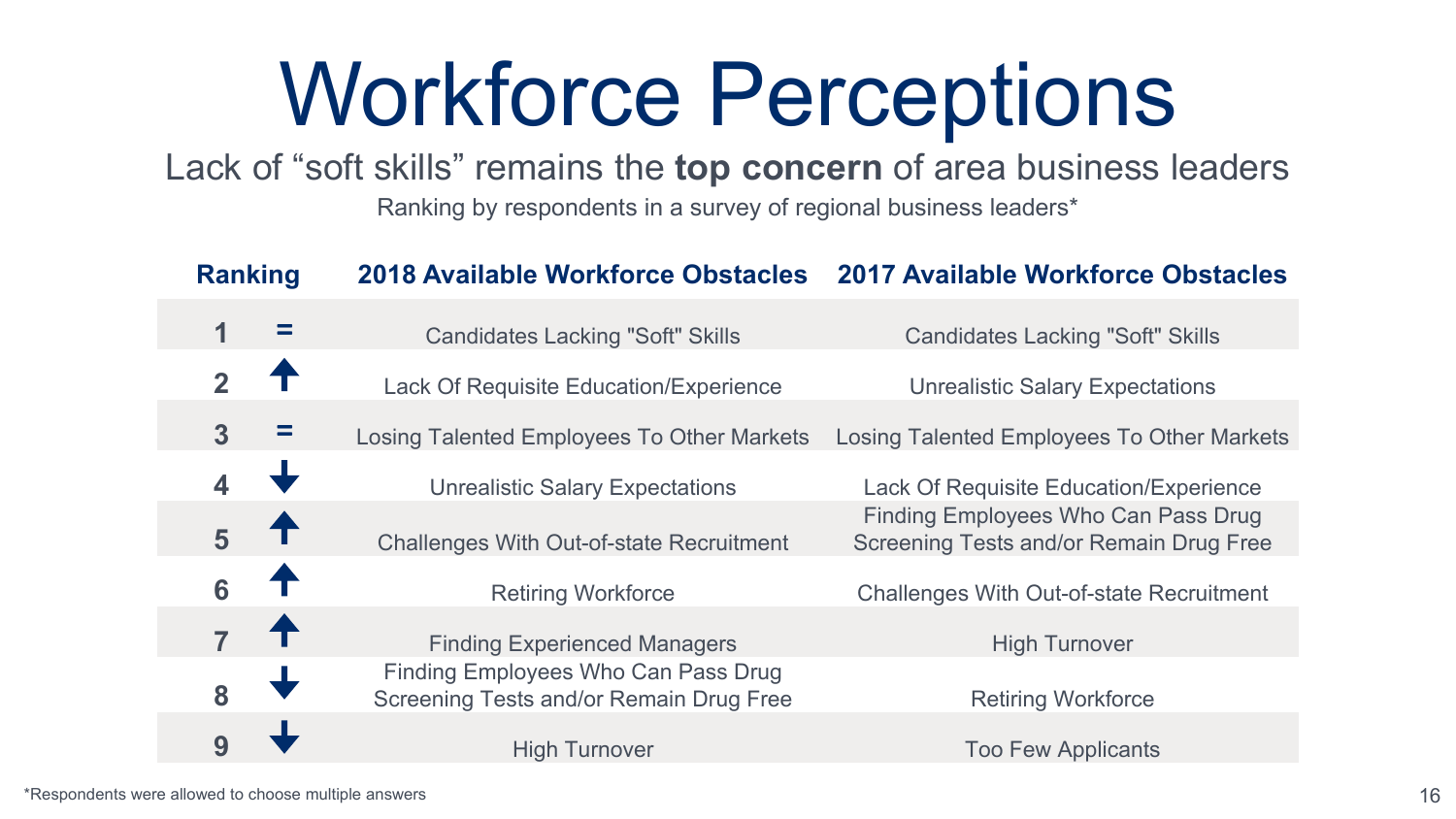### Statewide Concerns

Transportation infrastructure and tax structure and tax code are the **top statewide issues** of concern Ranking by respondents in a survey of regional business leaders\*

| <b>Ranking</b>          | <b>2018 Statewide Trends</b>                                              | <b>2017 Statewide Trends</b>              |
|-------------------------|---------------------------------------------------------------------------|-------------------------------------------|
| 1                       | <b>Transportation Infrastructure</b><br><b>Tax Structure and Tax Code</b> | <b>Transportation Infrastructure</b>      |
| $\overline{\mathbf{z}}$ | <b>State Economic Development Efforts</b>                                 | <b>Tax Structure and Tax Code</b>         |
| 3                       | Insurance                                                                 | <b>Declining Government Budgets</b>       |
|                         | K-12 Education Reform and Performance                                     | Insurance                                 |
| 5                       | <b>State Higher Education System</b>                                      | <b>State Economic Development Efforts</b> |
| 6                       | <b>State Health Care Issues</b>                                           | K-12 Education Reform and Performance     |
| $\overline{7}$          | <b>Tax Incentives</b>                                                     | <b>State Higher Education System</b>      |
| 8                       | <b>State Incentives</b>                                                   | <b>State Government Effectiveness</b>     |
| 9                       | <b>State Government Effectiveness</b>                                     | <b>Tax Incentives</b>                     |

\*Respondents were allowed to choose multiple answers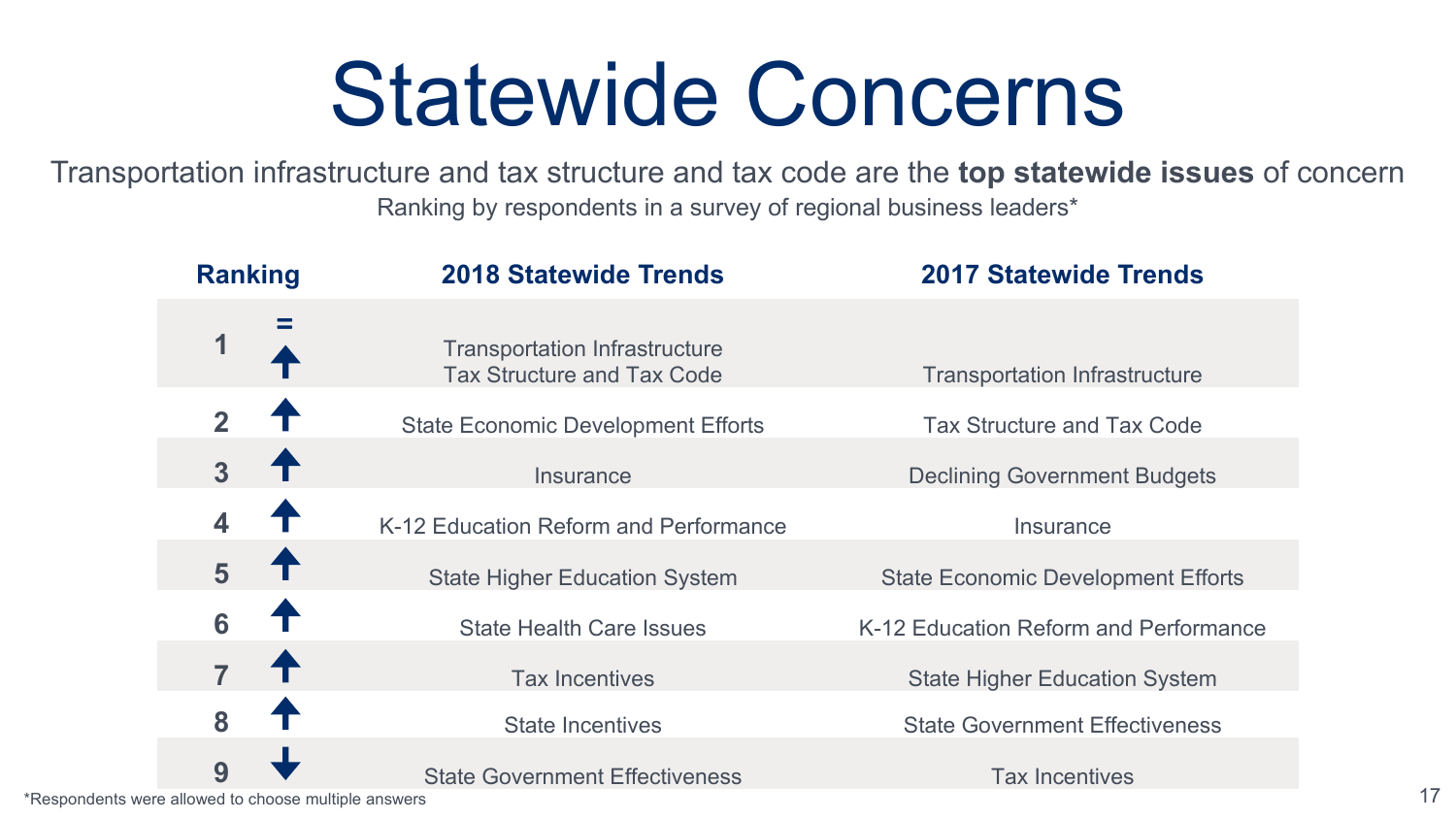### National/International Issues

Health care reform/ regulations has climbed to

### **top national and international concern**

Ranking of respondents in a survey of regional business leaders\*

**Ranking 2018 National & International Trends 2017 National & International Trends**

|                                                      |   | Health Care Reform / Regulations                                             | Slow Pace of Economic Recovery                 |
|------------------------------------------------------|---|------------------------------------------------------------------------------|------------------------------------------------|
|                                                      |   | <b>Federal Tax Code</b>                                                      | Health Care Reform / Regulations               |
|                                                      | 3 | Slow Pace of Economic Recovery                                               | Price of Oil                                   |
|                                                      |   | Price of Oil                                                                 | A Politically-divided Federal Government       |
|                                                      | 5 | <b>New Financial Regulations</b><br><b>Federal Reserve Policy</b>            | <b>Federal Tax Code</b>                        |
|                                                      | 6 | <b>Federal Government Gridlock</b>                                           | Federal Transportation / Infrastructure Budget |
|                                                      |   | <b>Home Prices And Values</b>                                                | The Availability of Credit                     |
|                                                      | 8 | Federal Transportation / Infrastructure Budget<br>The Availability of Credit | <b>New Financial Regulations</b>               |
|                                                      |   | <b>Federal Budget Deficit</b><br>Outsourcing                                 | <b>Home Prices And Values</b>                  |
| *Respondents were allowed to choose multiple answers |   |                                                                              |                                                |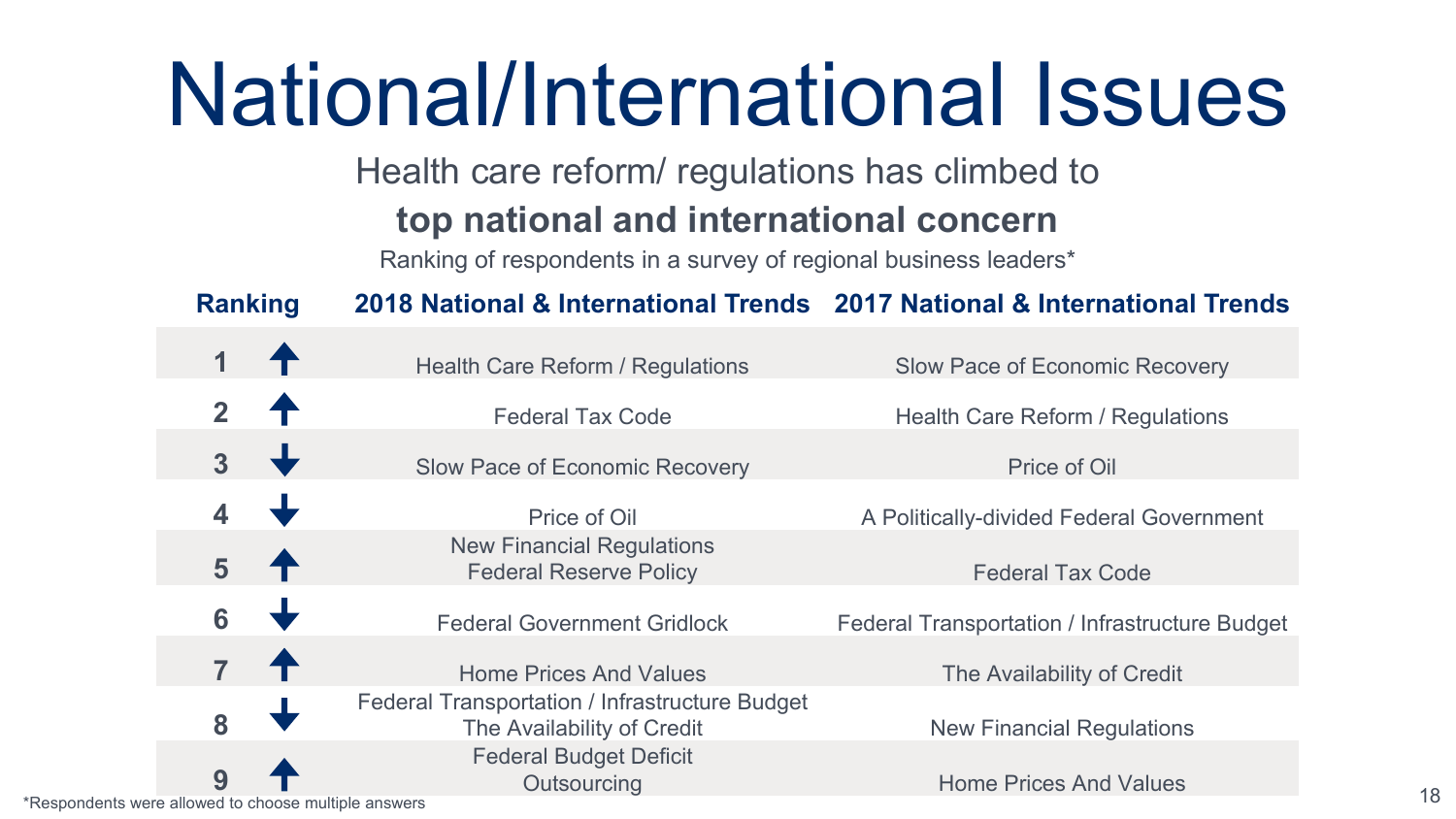### Economic Trends

**Impact** of global and national economic trends in the Baton Rouge Area

| 2017-2018 Trends                                                         | <b>Impact</b>     | <b>Comments</b>                                                                                                                                                   |
|--------------------------------------------------------------------------|-------------------|-------------------------------------------------------------------------------------------------------------------------------------------------------------------|
| Continuing federal tax<br>reform efforts                                 |                   | A cut in corporate tax rates may lead to increased<br>capital investment locally                                                                                  |
| Lack of action by<br>administration on trade<br>agreement renegotiations | $\leftrightarrow$ | Economic protectionism would hurt metropolitan areas<br>reliant on imports/exports, such as Baton Rouge                                                           |
| Low oil and natural gas<br>prices                                        |                   | In expensive and plentiful natural gas will continue to<br>leave Louisiana well-positioned to continue to capture<br>capital investment from energy manufacturers |

National healthcare reform efforts

The state has more than 140,000 residents on exchange healthcare plans, most of which will see rate increases averaging from 12 to 36 percent in 2018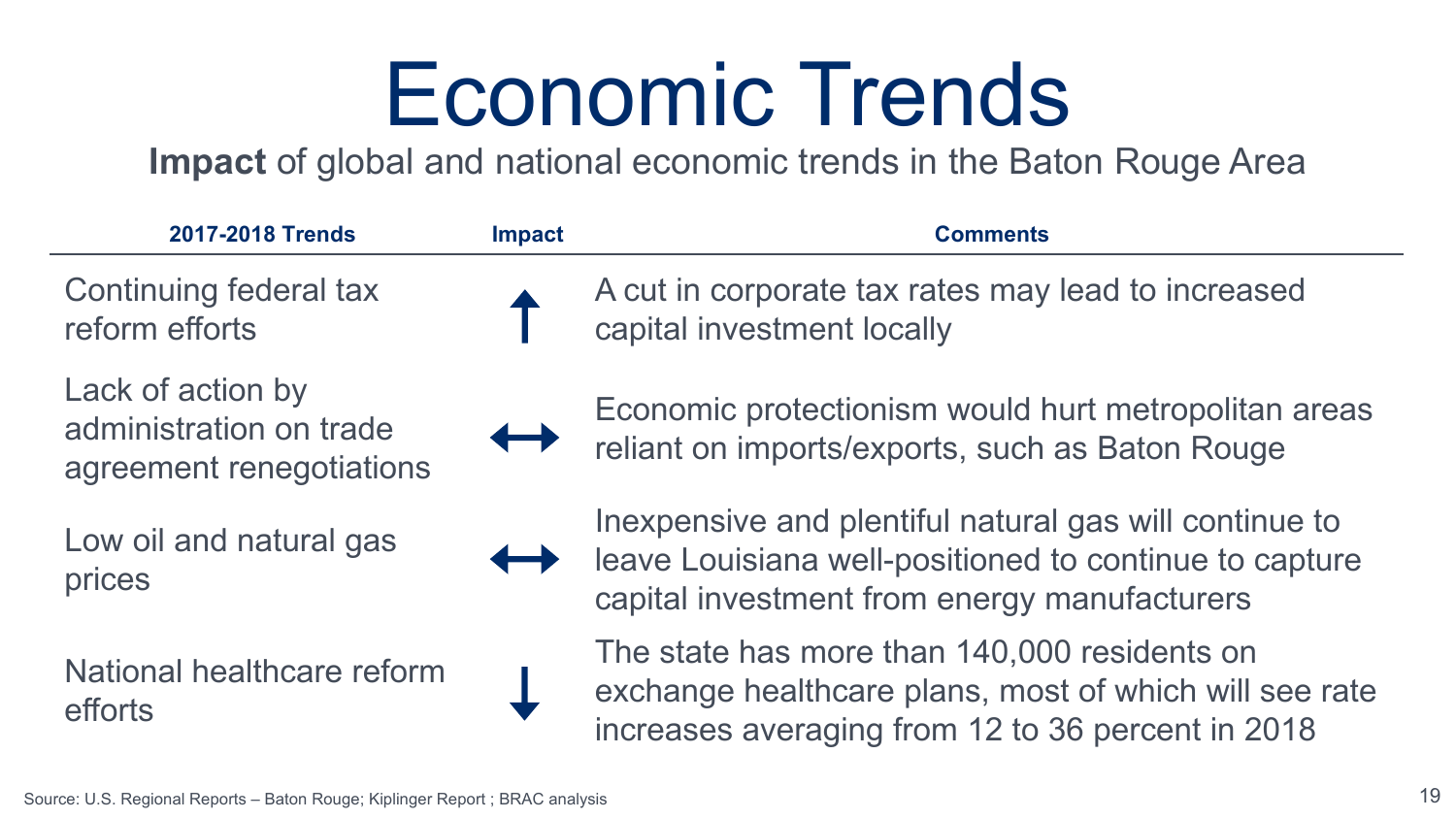# Projected Growth

2018 job growth forecasts for Baton Rouge Area by select industry sectors

|                                                       | <b>Net New Jobs</b> |             | Job           |                                                                                                                                                                                    |  |
|-------------------------------------------------------|---------------------|-------------|---------------|------------------------------------------------------------------------------------------------------------------------------------------------------------------------------------|--|
|                                                       | Low                 | <b>High</b> | <b>Growth</b> | Comments                                                                                                                                                                           |  |
| <b>Professional &amp; Business</b><br><b>Services</b> | 730                 | 926         | $1.4 - 2.0%$  | Gains spurred by growth in accountants and auditors, as well as in<br>waste management services                                                                                    |  |
| <b>Health Care and Social</b><br><b>Assistance</b>    | 1,147               | 1,158       | $1.2 - 2%$    | Registered nurses, personal care aides, and nursing assistants<br>are the health care positions with the highest projected growth                                                  |  |
| <b>Retail Trade</b>                                   | 479                 | 613         | $1 - 1.2%$    | Retail salespersons, cashiers, and stock clerks account for the<br>majority of projected net new jobs                                                                              |  |
| <b>Construction</b>                                   | 1,059               | 2,118       | $2 - 4%$      | Although economic modeling agencies project growth, local<br>economists are wary due to completion of existing industrial<br>projects with few new projects to backfill regionally |  |
| Arts, Entertainment, and<br><b>Recreation</b>         | 114                 | 219         | $2 - 4%$      | No single occupation is projected to gain or lose more than nine<br>jobs over the year                                                                                             |  |
| <b>Manufacturing</b>                                  | 442                 | 483         | $1 - 1.5%$    | Welders, machinists, and team assemblers are projected to gain<br>the most net new jobs                                                                                            |  |
| <b>Finance and Insurance</b>                          | (55)                | 178         | $0 - 1.4%$    | Insurance sales agents are projected to gain the most net new<br>jobs, while tellers account for much of the projected job losses                                                  |  |
| <b>Total</b>                                          | 3,916               | 5,695       |               |                                                                                                                                                                                    |  |

\*Source: EMSI 2017 Projections; Louisiana Workforce Commission 2017 Projections, Baton Rouge Region; BRAC analysis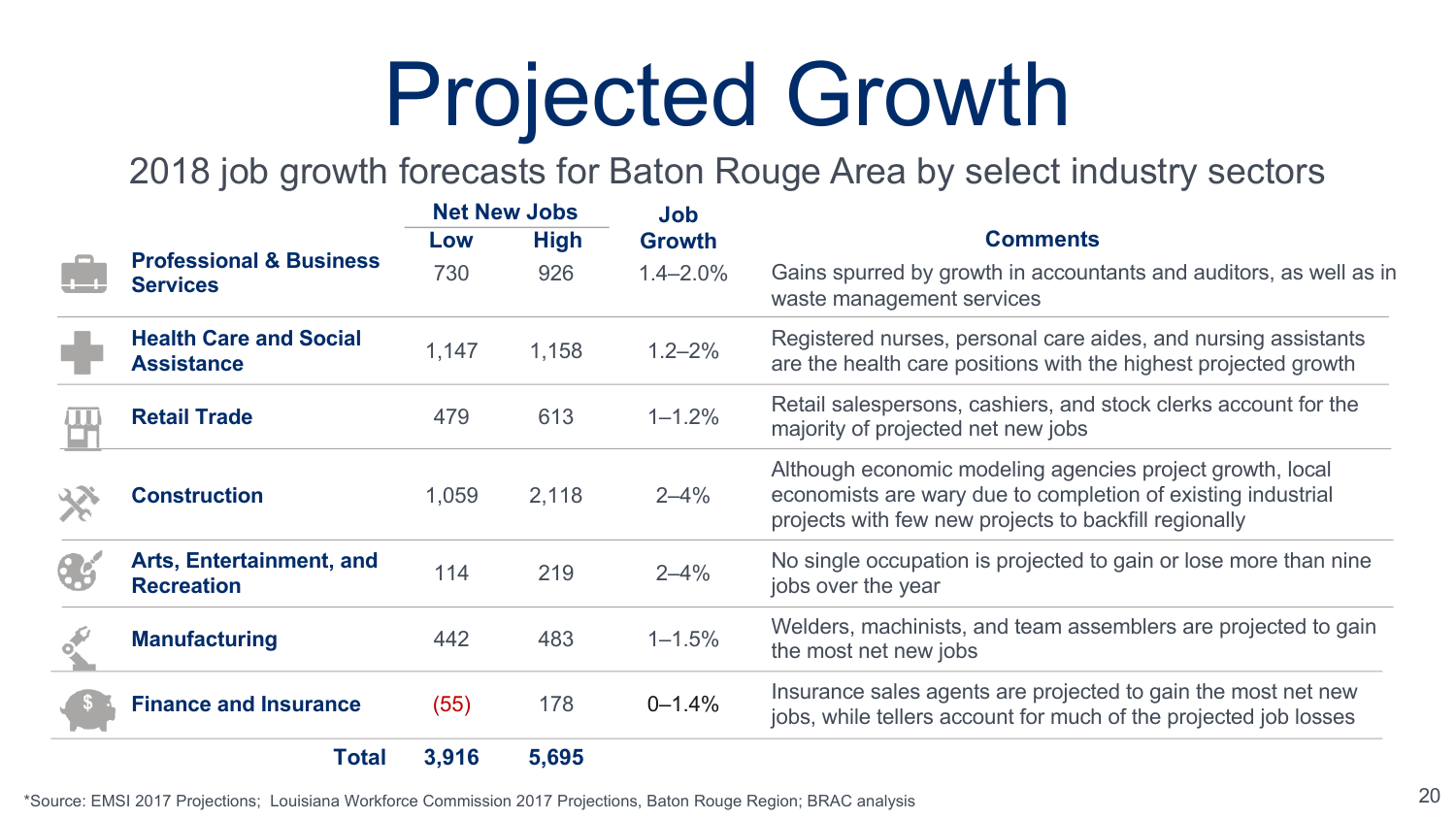### Projected Growth

### **Net job growth** is expected to continue in all parishes,

### led by Ascension and West Baton Rouge

|                            | Net New Jobs Job Growth Pop. Growth |       |       | <b>Comments</b>                                                                                                              |
|----------------------------|-------------------------------------|-------|-------|------------------------------------------------------------------------------------------------------------------------------|
| Ascension                  | 1,673                               | 4%    | 2%    | Highest growth in construction, manufacturing, and retail trade                                                              |
| East Baton Rouge           | 2,602                               | 1%    | $0\%$ | Significant gains in construction and health care and social assistance,<br>highest percent growth in information technology |
| East Feliciana             | 15                                  | $0\%$ | $0\%$ | Largest gains in healthcare and social assistance; highest growth in<br>wholesale trade and educational services             |
| <b>Iberville</b>           | 395                                 | 3%    | $0\%$ | Significant gains in construction accounts for much of this growth                                                           |
| Livingston                 | 804                                 | 3%    | 1%    | Largest gains in retail trade and accommodation and food services                                                            |
| Pointe Coupee              | 85                                  | 1%    | $0\%$ | Significant increase in retail trade and health care and social assistance                                                   |
| St. Helena                 | 29                                  | 2%    | (1%)  | Manufacturing is projected to experience the largest gains                                                                   |
| <b>West Baton</b><br>Rouge | 436                                 | 3%    | 1%    | Transportation and warehousing, construction, and manufacturing are all<br>projected to experience solid gains               |
| <b>West Feliciana</b>      | 27                                  | 1%    | $0\%$ | Highest growth seen in accommodation and food services and retail<br>trade                                                   |

Source: EMSI 2018 Projections; BRAC analysis